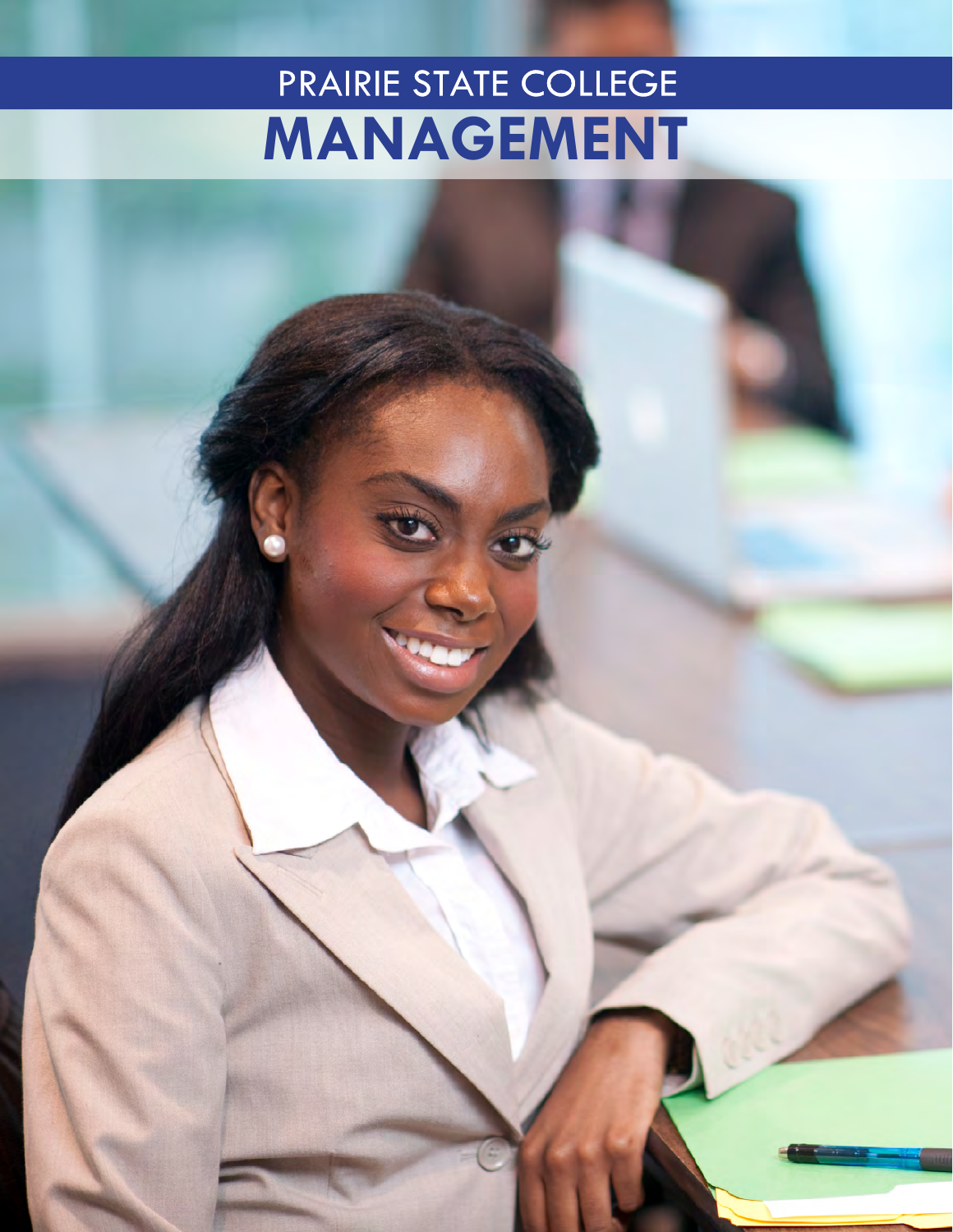

### **MANAGEMENT AT PRAIRIE STATE COLLEGE**

The Management A.A.S. degree program at Prairie State College (PSC) provides the skills necessary to prepare experienced workers for entry into management occupations in a variety of businesses and industries.

 $DEGREES$ 

 $DEGREE$ Associate in Applied Science (A.A.S) Management

## **DEGREE PROGRAM**

#### **Management A.A.S Degree**

| <b>I. General Education Core</b><br>18-19 credits<br><b>Area A: Communication</b><br><b>ENG 101</b><br>Composition $I - with a grade of C or better$<br><b>COMM 101</b> Principles of Communication | 6<br>3<br>3 |
|-----------------------------------------------------------------------------------------------------------------------------------------------------------------------------------------------------|-------------|
| <b>Area B: Humanities and Fine Arts</b><br>Select one course from Area B                                                                                                                            | 3           |
| <b>Area C: Mathematics</b><br><b>MATH 112 General Education Mathematics</b>                                                                                                                         | 3<br>3      |
| <b>Area D: Physical and Life Sciences</b><br>Select one course from Area D                                                                                                                          | 3-4         |
| Area E: Social and Behavioral Sciences<br><b>ECON 201 Macroeconomic Principles</b>                                                                                                                  | 3<br>3      |

#### **Program Requirements 38 credits**

| <b>BUS 101 Introduction to Business</b>    | 3 |
|--------------------------------------------|---|
| . BUS 104 Professionalism in the Workplace |   |
| <b>BUS 105 Human Relations</b>             | 3 |
| <b>BUS 127 Business Communications</b>     | 3 |
| <b>BUS 131 Financial Accounting</b>        | 4 |
| <b>BUS 132 Managerial Accounting</b>       | 3 |
| <b>BUS 165 Personal Asset Management</b>   | 3 |
| <b>BUS 201 Business Law</b>                | 3 |
| • BUS 204 Business Ethics                  | 3 |
| <b>BUS 241 Principles of Management</b>    | 3 |
| <b>BUS 242 Human Resource Management</b>   | 3 |
| <b>BUS 251 Principles of Marketing</b>     | 3 |
| ITAPP 101 Introduction to Computers        | 3 |
|                                            |   |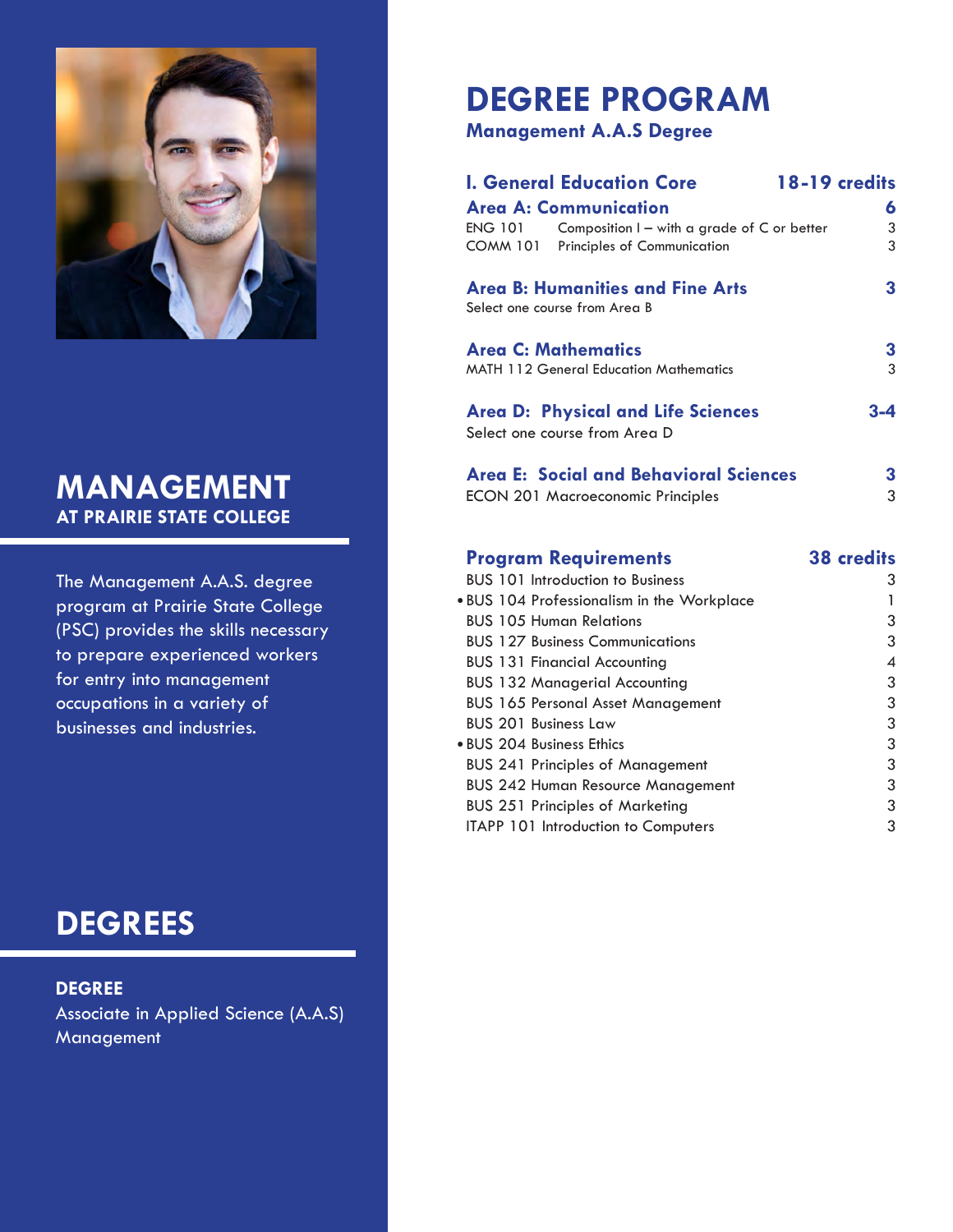#### **ELECTIVES:**

6-7 credits

Choose 6-7 credits from the following:

| <b>BUS 103 Business Math</b>                                  | 3 |
|---------------------------------------------------------------|---|
| <b>BUS 120 Sales</b>                                          | 3 |
| <b>BUS 170 Entrepreneurship and Small Business Management</b> | 3 |
| <b>BUS 261 Advertising</b>                                    | 3 |
| <b>BUS 298 Seminar</b>                                        |   |
| BUS 299 Internship                                            | 3 |
| <b>ECON 202 Microeconomics Principles</b>                     | 3 |
|                                                               |   |

#### **PROGRAM TOTAL 62-64 credits**



# ABOUT THE<br>CURRICULUM

The curriculum draws from business, finance, and economics to give prospective supervisors and managers guidelines for directing the work of others in a business environment. The program provides learning opportunities which introduce, develop, and reinforce academic and occupational knowledge, skills, and attitudes required for positions of greater responsibility.